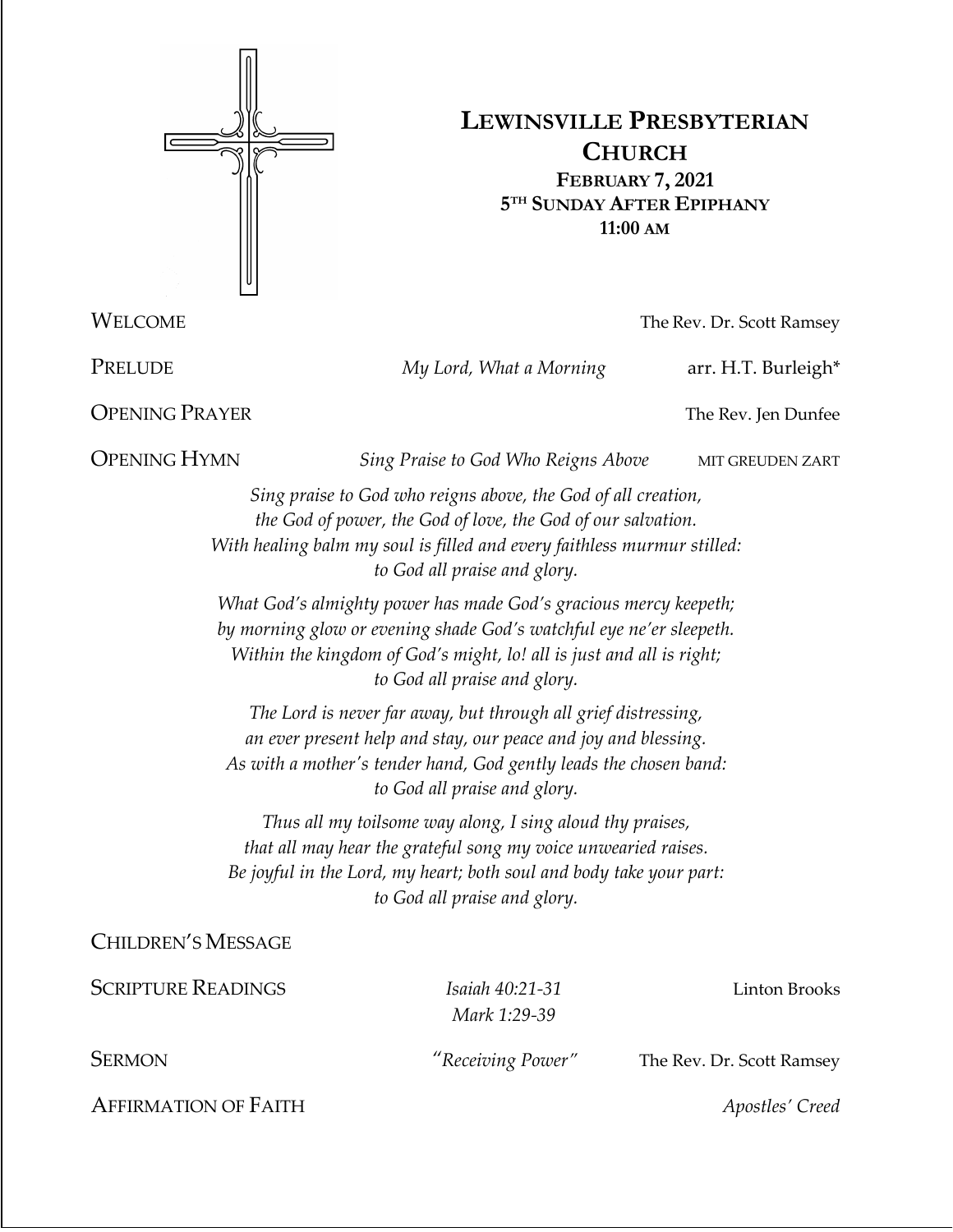**I believe in God, the Father almighty, Maker of heaven and earth,**

**and in Jesus Christ, his only Son, our Lord, who was conceived by the Holy Ghost, born of the Virgin Mary, suffered under Pontius Pilate, was crucified, dead, and buried; he descended into hell; the third day he rose again from the dead; he ascended into heaven, and sitteth on the right hand of God the Father Almighty; from thence he shall come to judge the quick and the dead.**

**I believe in the Holy Ghost; the holy catholic church; the communion of saints; the forgiveness of sins; the resurrection of the body; and the life everlasting. Amen.**

#### ANNOUNCEMENTS AND OFFERTORY

| OFFERTORY                                                                                                                                                                                                | Swing Low, Sweet Chariot                  | arr. H.T. Burleigh* |  |
|----------------------------------------------------------------------------------------------------------------------------------------------------------------------------------------------------------|-------------------------------------------|---------------------|--|
| Response                                                                                                                                                                                                 | Glory to God, Whose Goodness shines on Me | <b>GLORY TO GOD</b> |  |
| Glory to God, whose goodness shines on me, and to the Son, whose grace has pardoned me,<br>and to the Spirit, whose love has set me free. As it was in the beginning,<br>is now and ever shall be. Amen. |                                           |                     |  |

## PRAYERS OF THE PEOPLE AND THE LORD'S PRAYER Rev. Jen Dunfee

*Our Father, who art in Heaven, hallowed be thy name. Thy kingdom come, thy will be done, on earth as it is in heaven. Give us this day our daily bread; and forgive us our debts, as we forgive our debtors; and lead us not into temptation, but deliver us from evil. For thine is the kingdom and the power and the glory, forever. Amen.* 

### SACRAMENT OF THE LORD'S SUPPER

| Let us Break Bread Together | arr. William Lawrence* |
|-----------------------------|------------------------|
|                             |                        |

#### PRAYER OF DEDICATION

CLOSING HYMN *On Eagle's Wings* ON EAGLE'S WINGS

*You who dwell in the shelter of the Lord, who abide in his shadow for life, say to the Lord, "My refuge, my rock in whom I trust!" Refrain: And He will raise you up on eagles' wings, bear you on the breath of dawn make you to shine like the sun, and hold you in the palm of his hand.*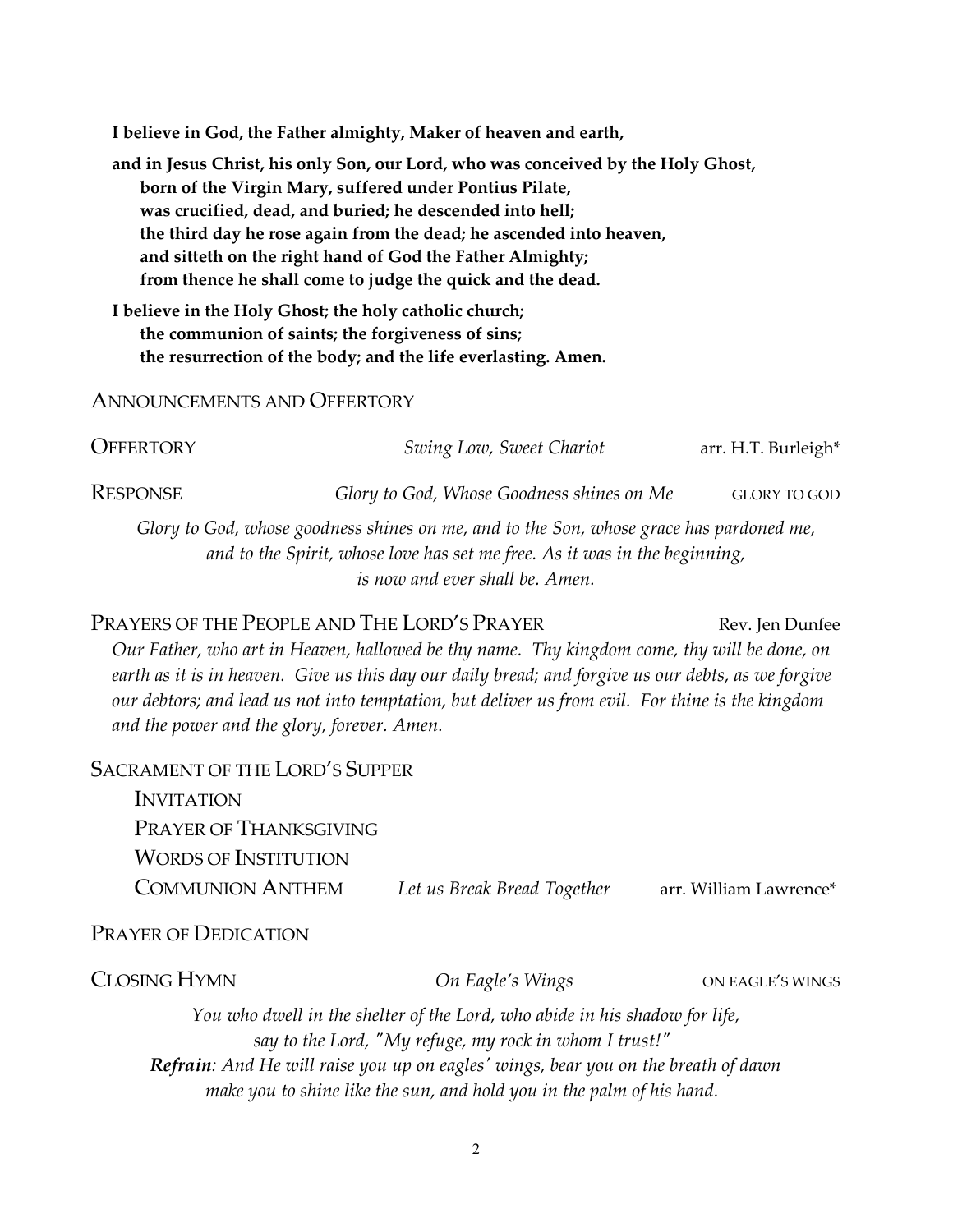*The snare of the fowler will never capture you, and famine will bring you no fear: under his wings, your refuge, his faithfulness your shield. Refrain.*

*You need not fear the terror of the night, nor the arrow that flies by day; though thousands fall about you, near you it shall not come. Refrain.*

*For to his angels he's given a command to guard you in all of your ways; upon their hands they will bear you up, lest you dash your foot against a stone. Refrain.*

**BLESSING** The Rev. Dr. Scott Ramsey

POSTLUDE *Melody* Samuel Coleridge-Taylor<sup>\*</sup>

#### \*\*\*\*\*\*\*\*\*\*

Participating in the worship service (in order of appearance): Rev. Dr. Scott Ramsey John Nothaft, Director of Music Ministries Hector Munk - Prelude Rev. Jen Dunfee Linton Brooks, Lay Reader Bob Bastian - Offertory Chancel Choir – Communion Hymn

\*\*\*\*\*\*\*\*\*\*\*

\*To honor Black History Month Lewinsville's Music Ministry will be performing works of African American composers throughout the month.

**H.T. Burleigh,** born in 1866 in Erie, PA, played a significant role in the development of American art song. Burleigh studied at the National Conservatory of Music in New York being mentored by Antonín Dvořák. Burleigh influenced Dvořák's "New World" Symphony which used African-American Spirituals throughout the work. Burleigh was a charter member of ASCAP and served as baritone soloist at St. George's Episcopal Church in New York for 52 years. He is well regarded for his arrangements of African American folk song and passed away in 1949.

**William Lawrence** (1895-1981) a Harlem pianist and composer, accompanied such singers as Roland Hayes, Marian Anderson, and Dorothy Maynor. During the Depression, he and Alfred Ross formed the Symphonetta orchestra to put musicians to work. The ensemble played in many New York concert halls. He is credited with arranging ''Let Us Break Bread Together,'' a spiritual closely associated with Marian Anderson.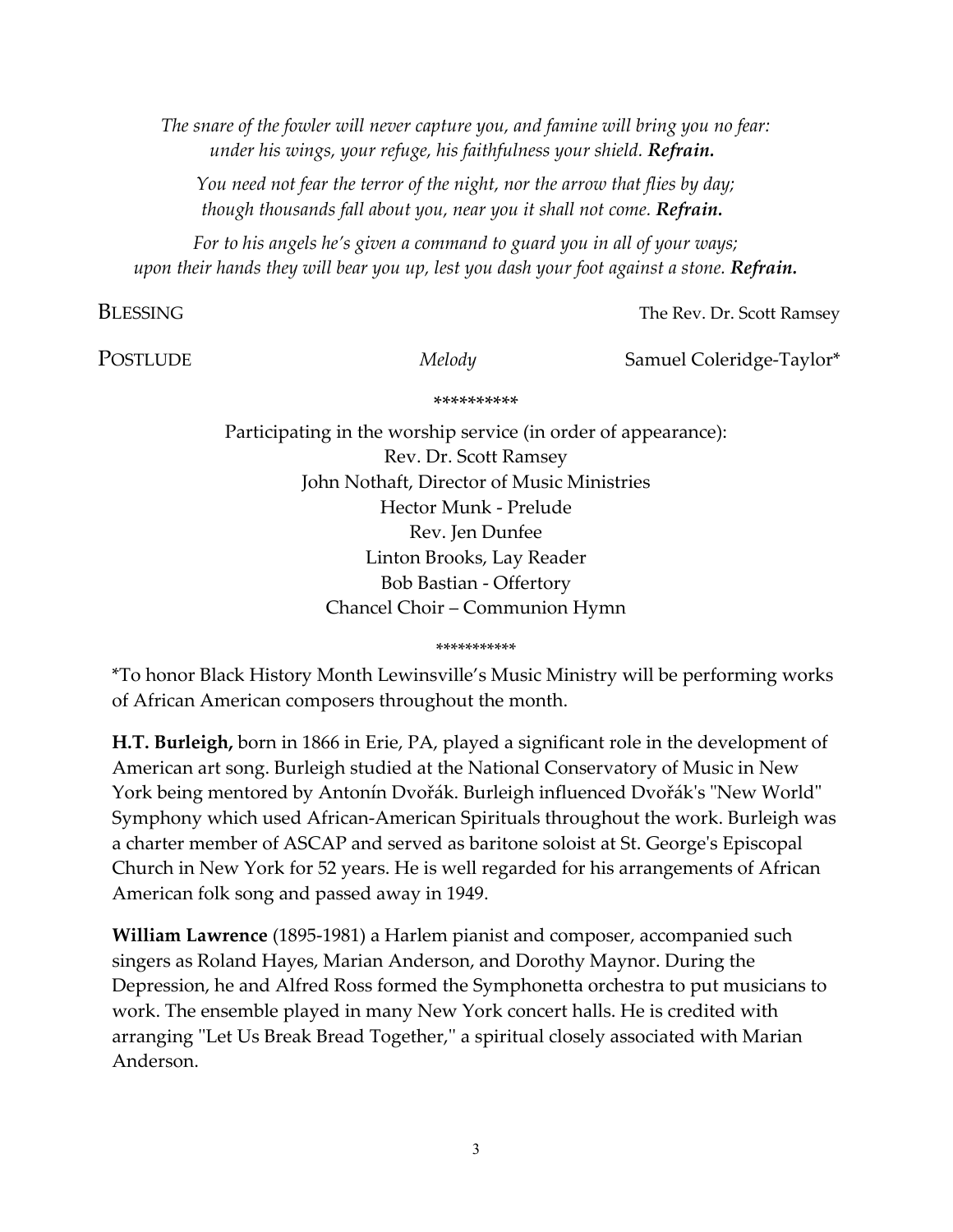**Samuel Coleridge-Taylor**, (1875-1912), was an Afro-English composer who enjoyed considerable acclaim during the turn of the 20th century. In 1890, Coleridge-Taylor began studies at the Royal College of Music. Originally studying the violin, he switched to composition under the tutelage of Charles Villiers Stanford. By the late 1890's, and with Edwards Elgar's support, his compositions became commonplace concert repertoire. One of Coleridge-Taylor's most famous works, the cantata "Hiawatha's Wedding Feast," based on poetry by Henry Wadsworth Longfellow, became one of the most popular choral works of its time in England, rivaling Handel's "Messiah" and Mendelssohn's "Elijah." He toured in America three times and two public schools in the United States (one in Louisville, Kentucky, and one in Baltimore, Maryland) were named after him.



InterVarsity is an international, inter-denominational Christian organization that ministers to college students. InterVarsity is a vibrant campus ministry that establishes and advances witnessing communities of students and faculty. Lewinsville Presbyterian Church supports a chapter of InterVarsity based at the University of Virginia (UVa) in Charlottesville.

The InterVarsity chapter at UVa has existed for over 60 years. This past year, InterVarsity connected with over 300 students through weekly large-group (now virtual) gatherings and small-group bible studies. InterVarsity seeks to see student's lives transformed by the power of the Gospel, renew the school's campus through missions, and develop student leaders with a passion to change the world.

InterVarsity welcomes students into caring, diverse communities, where they can build friendships and explore Christian faith. InterVarsity's ministry on campus has also centered around inductive Bible study that includes observation, interpretation, and application. Students engage in communal discoverygenerating questions together, sharing what they see and think, and discovering Scripture's meaning for themselves.

To learn more, visit the UVa InterVarsity website at https://www.virginiaivcf.com. If you have any questions about Intervarsity and Campus Ministries or supporting this work, please contact Jed Metge at jed.metge@intervarsity.org.